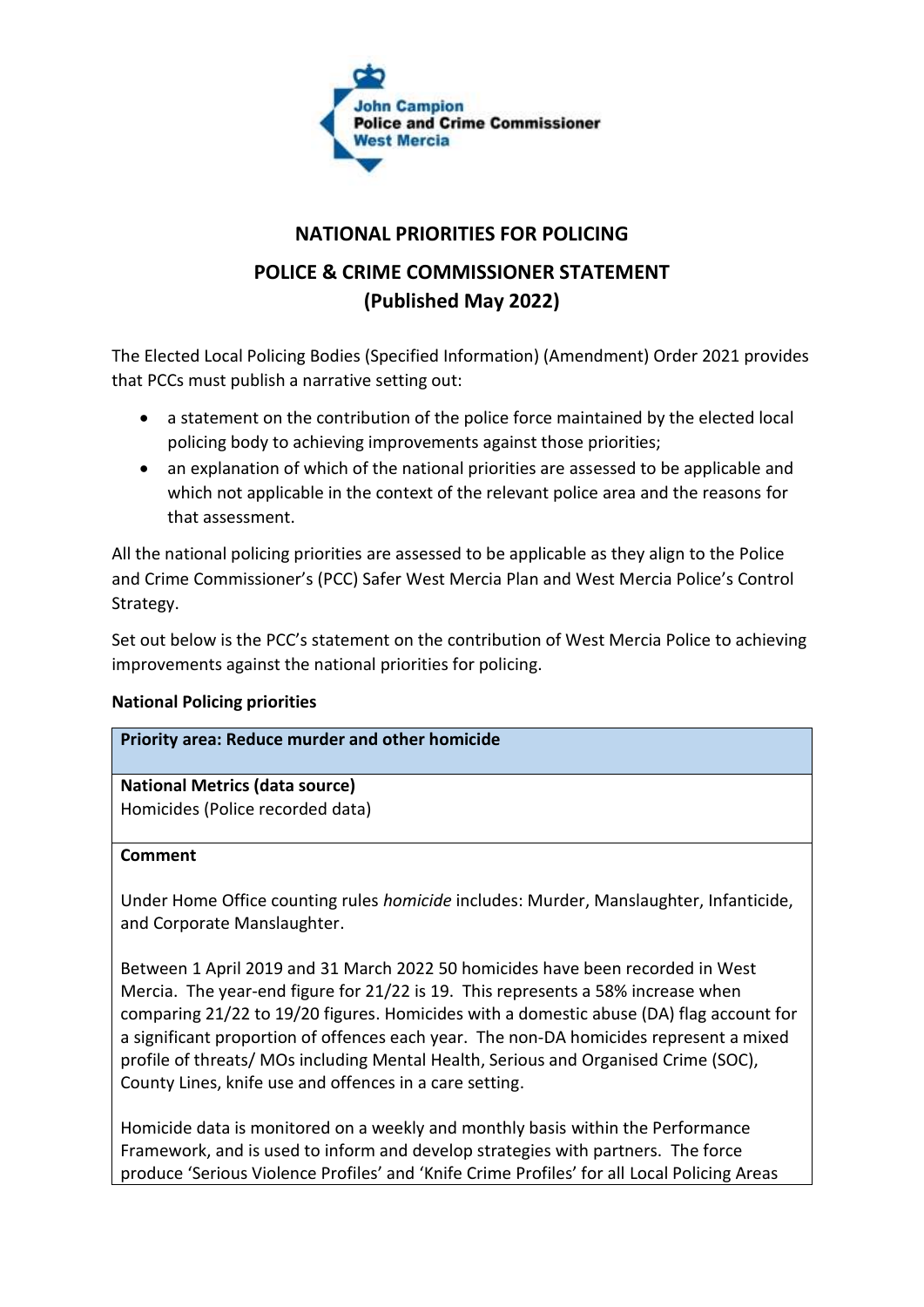

(LPAs) in order to inform and drive activity through the Problem-Solving Hubs and Community Safety Partnerships. In addition a detailed homicide profile has been commissioned. The force are tackling issues of serious violence across a number of strategies which impact on the identified drivers of homicide. In addition, organisational learning is captured from reviews including serious case reviews and domestic homicide reviews.

The increase in homicide volumes within West Mercia has led to the Force engaging with the Home Office and College of Policing in a Homicide Prevention Round Table. This is providing the force with the opportunity to share good and innovative practice, information and data, taken forward through the Homicide Prevention Summit with a number of other forces. Evidence of good practise has b

As part of the PCC's formal holding to account programme, the focus of the January 2022 meeting on performance was on homicide and how the force is managing its response to homicide and prevention.

### **Priority area: Reduce serious violence**

## **National Metrics (data source)**

1.Hospital admissions of u25s for assault with a sharp object (NHS) 2.Offences involving discharge of a firearm (Police recorded)

### **Comment**

1.Data on hospital admissions over the last 3 years indicates that there are fewer than 8 admissions each month for assault with a sharp object across West Mercia.

2.Police recorded data shows that there have been 5 offences involving discharge of a firearm in 21/22(This figure has been adjusted from the previous statement in line with the data return submitted to the National Ballistics Intelligence Service (NABIS).

The force monitors a range of indicators linked to serious violence, including offences involving a knife or sharp instrument and serious violence (violence with injury). In 21/22, 11,121 violence against the person with injury offences were recorded, this is comparable to the same time period in 19/20\*.

The force produce 'Serious Violence Profiles' and 'Knife Crime Profiles' for all LPAs in order to inform and drive activity through the Problem-Solving Hubs and Community Safety Partnerships.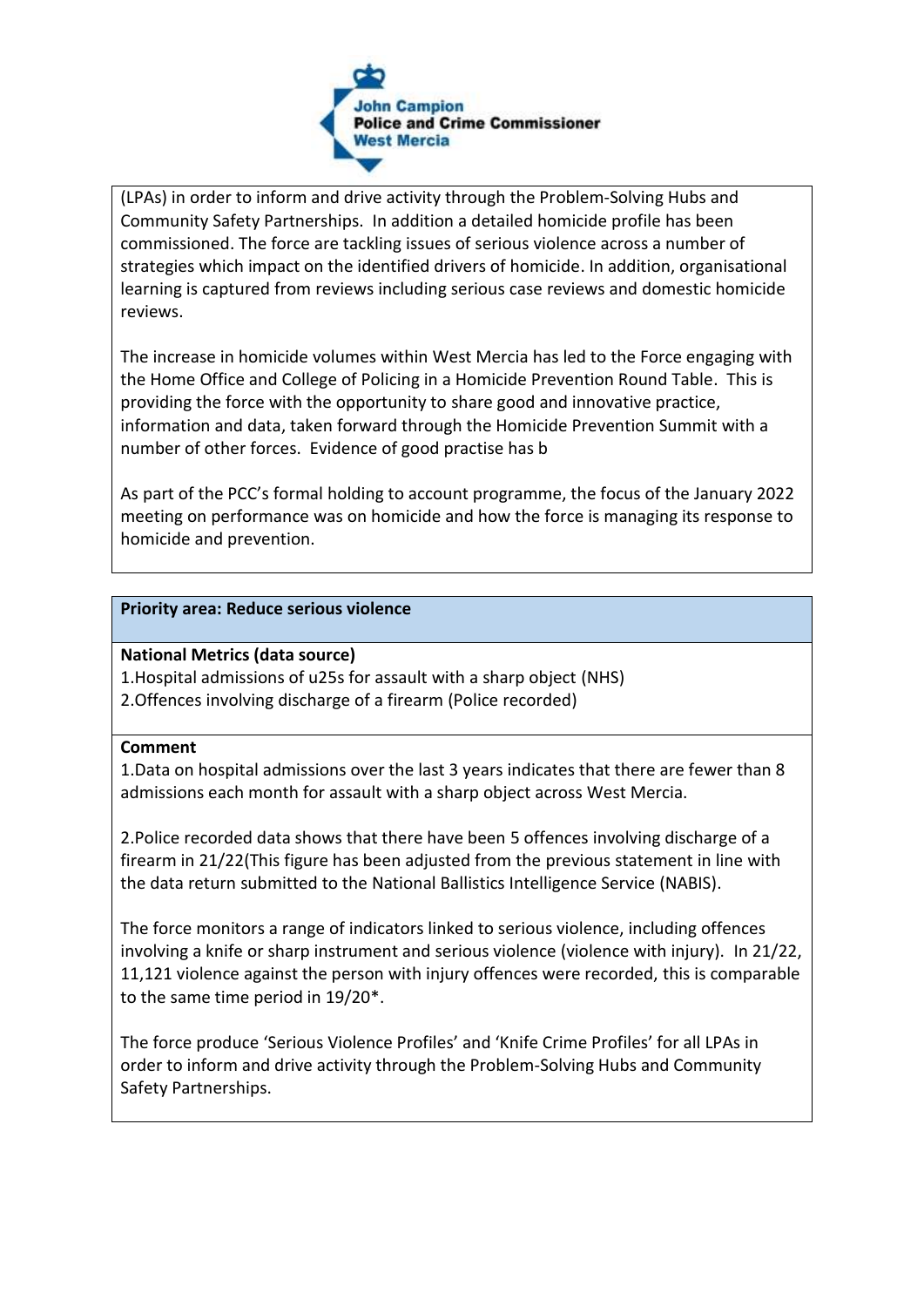

## **Priority area: Disrupt drugs supply and county lines**

### **National Metrics (data source)**

- 1.Drug-related homicides (Police recorded)
- 2. Police referrals into drug treatment (Public health England)

### **Comment**

1. There were six drug related Homicides during 2021/2022.

2. The data set listed are not currently available at a force level. West Mercia Police is working with the other 3 forces in the West Midlands region to develop some police held proxy measures, which will be included in this report when finalised.

The focus remains for the force in the disruption of drugs supply and county lines. Within West Mercia 71% of organised crime groups (OCGs) have a primary crime type of drugs supply, including 9 County lines. OCGs are actively managed and operational activity is planned at monthly tasking meetings. A review of the threat, risk and harm associated with CLs is also reviewed in these meetings. In addition the force works with partners across West Mercia to address serious and organised crime.

During 21/22 there were 133 disruptions against mapped OCG's, this is driven by targeted activity across the LPA's.

During a national County Line intensification week in October 21, officers and staff were involved in pursuing serious and organised crime, which forms part of the Force's overarching Protect campaign. This campaign seeks to tackle organised crime and disrupt those causing the most harm. During the intensification period 37 people were arrested, 12 vehicles and weapons including knives and air weapons were seized along with drugs to a street value of around £52k, 104 addresses were visited in relation to cuckooing and more than £20k cash was seized.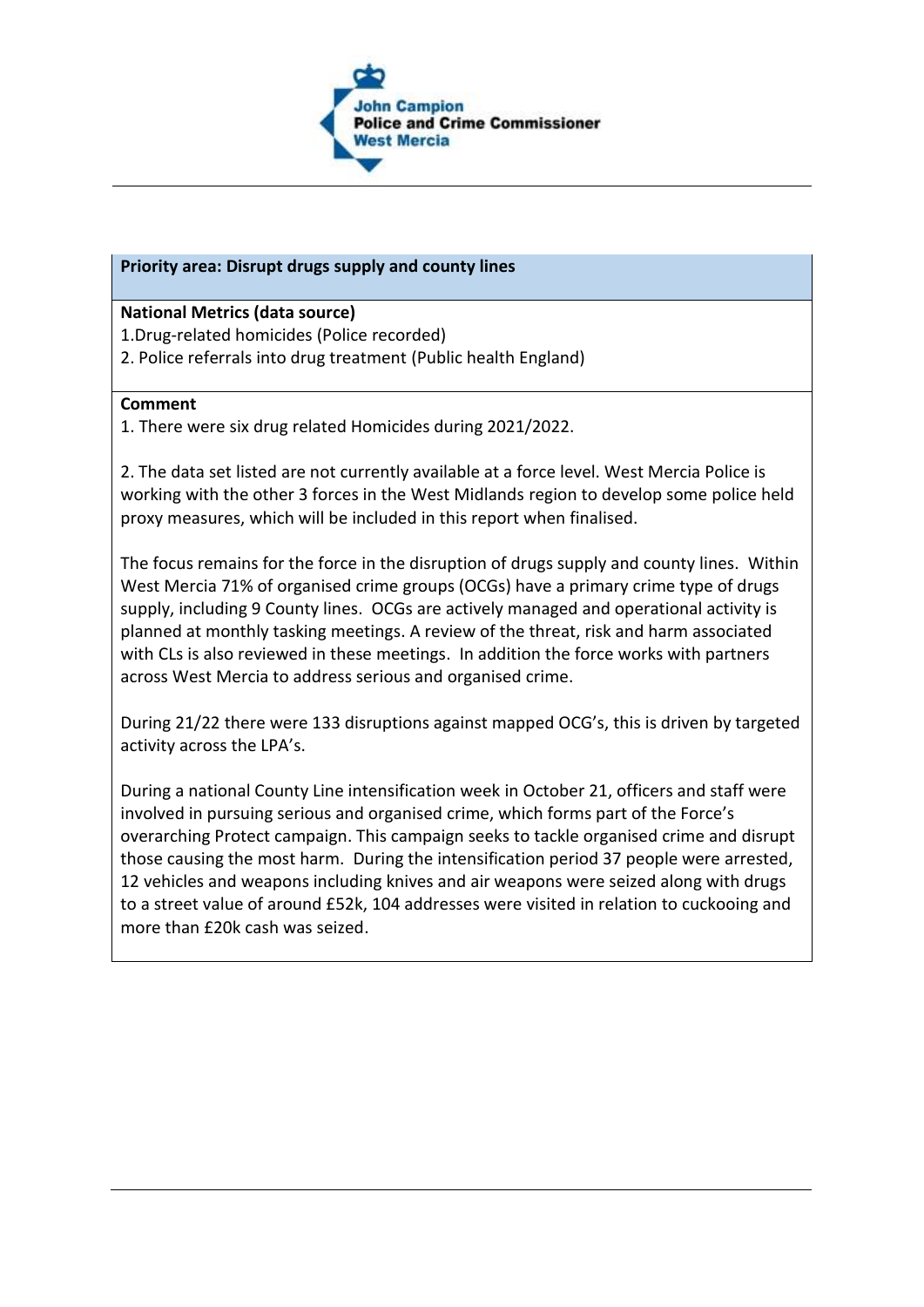

### **Priority area: Reduce neighbourhood crime**

#### **National Metrics (data source)**

Burglary, robbery, theft of and from a vehicle, theft from a person (Crime Survey England and Wales (CSEW)

#### **Comment**

CSEW data at force level has not been updated since March 2020. Police recorded data is set out in the table below. All acquisitive crime types are reducing, when compared to 19/20\* data.

| <b>Offence</b>          | 21/22 (volume) | 19/20    | % Change |
|-------------------------|----------------|----------|----------|
|                         |                | (volume) |          |
| Personal robbery        | 497            | 593      | $-16%$   |
| <b>Business robbery</b> | 54             | 59       | $-9%$    |
| Residential burglary    | 2047           | 2718     | $-25%$   |
| Burglary - business &   | 2496           | 3863     | $-35%$   |
| community               |                |          |          |
| <b>Vehicle Offences</b> | 4406           | 5280     | $-17%$   |
| Theft from person       | 429            | 729      | $-41%$   |

The force uses a problem solving approach to reduce crime, antisocial behaviour and demand. The force has established a Problem Solving (PS) support team to coordinate all PS activity through 5 locally based PS hubs focused on evidenced based policing and partnership working. The coordinators utilise problem solving plans to monitor activity, progress and effective practice and work with two dedicated PS analysts based within the central team to ensure that analytical work related to problem solving can be undertaken swiftly and effectively.

With funding from the PCC, a 'We Don't Buy Crime' (WDBC) Team operates within the PS hubs. This team works with communities and businesses to implement the use of SmartWater secure areas, to address acquisitive crimes including burglary. This team provides specialist advice to the rural communities of West Mercia.

### **Priority area: Improve victim satisfaction with a focus on victims of domestic abuse**

#### **National Metrics (data source)**

1.Satisfaction with the police among victims of domestic abuse (CSEW) 2. Victim satisfaction with the police (CSEW)

#### **Comment**

CSEW data at force level has not been updated since March 2020.

The force carry out victim satisfaction surveys with victims of: burglary, violent crime, hate crime, road traffic collisions (road traffic collisions) and domestic abuse (DA). The surveying capability within force has been impacted by covid and DA surveying was halted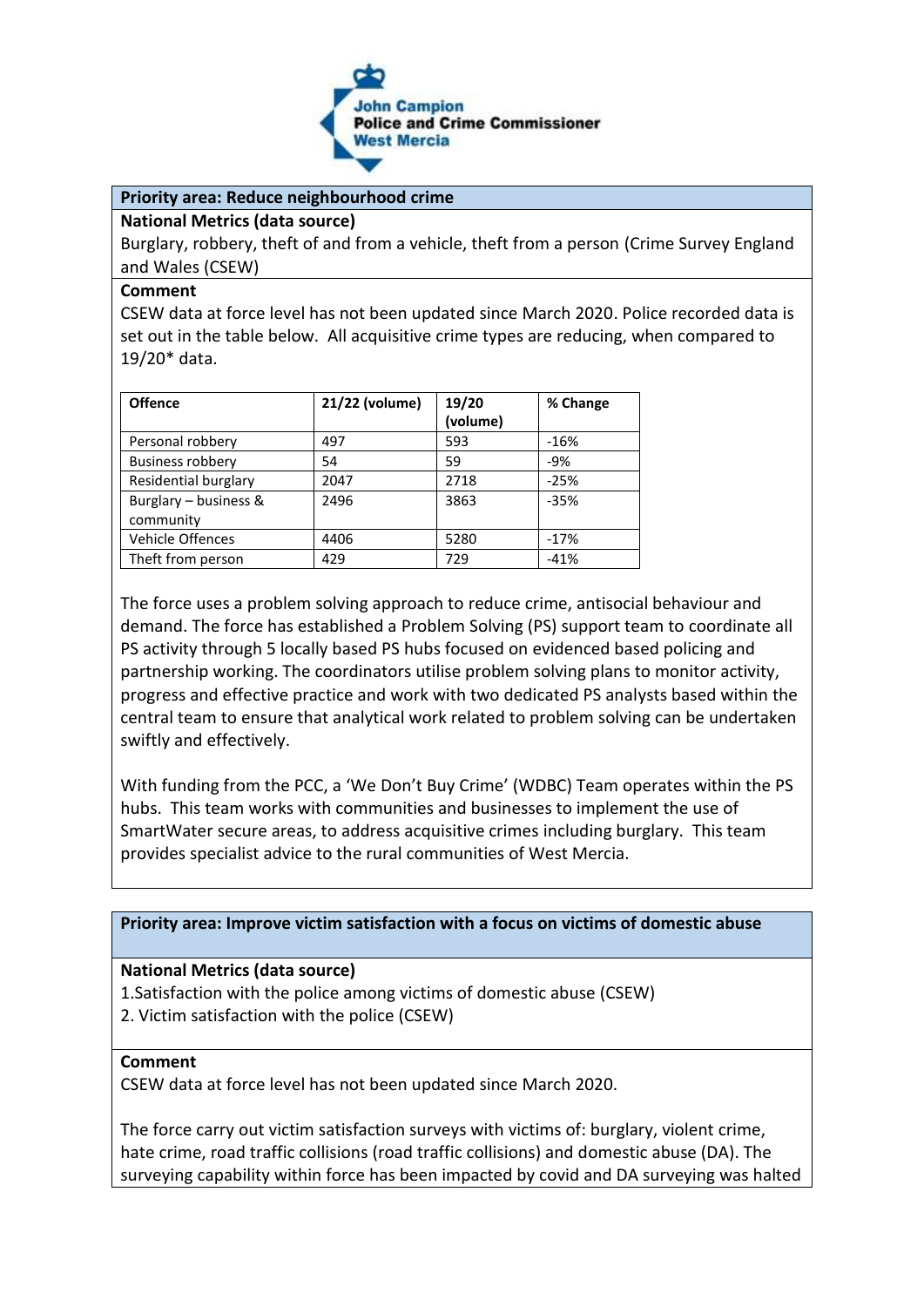

during the pandemic because of concern over victim safety. The DA survey recommenced in April 21. The rolling six month satisfaction level (October 21 – March 22) for victims who were completely or very satisfied is set out below:

Burglary – 71% Violent crime – 60% Hate crime (12 month rolling data) – 65% RTCs (12 month rolling data) – 79% DA - 74%

Victim satisfaction is subject to close scrutiny at the Force Delivery Group performance meetings. Variances across the LPAs are identified and further analysis and work commissioned to understand the reasons for differing satisfaction levels. This is with a view to sharing learning and best practice to achieve better outcomes for victims.

The force provides officers and staff with CPD inputs focused on supporting victims and witnesses. Training covers the victims' code, victims' satisfaction and reassurance and local victim support services (VAL).

### **Priority area: Tackle cyber crime**

### **National Metrics (Data Source)**

1.Confidence in the law enforcement response to cyber crime (Cyber Aware Tracker) 2. Percentage of businesses experiencing a cyber breach or attack (Department for Digital, Culture, Media and Sport survey)

### **Comment**

The data sets listed are not currently available at a force level. West Mercia Police is working with the other 3 forces in the West Midlands region to develop some police held proxy measures, which will be included in this report when finalised.

The force's crime recording system does enable officers to 'flag' any offence with a cyber element, however this a dependent on officers applying the cyber marker. During 21/22 (1 April 21 – 31 March 22) 5,454 offences were flagged as having a cyber element, a 14% increase on the same time period in the previous year.

The force does receive monthly reports from Action Fraud on the number of cybercrime reports (including phishing) it has received from West Mercia residents and businesses. During 21/22, the average number of reports was less than 50 per month, with businesses accounting for approximately 10% of these reports. The most prevalent type of offence reported to Action Fraud by both individuals and businesses is 'hacking – social media and email'.